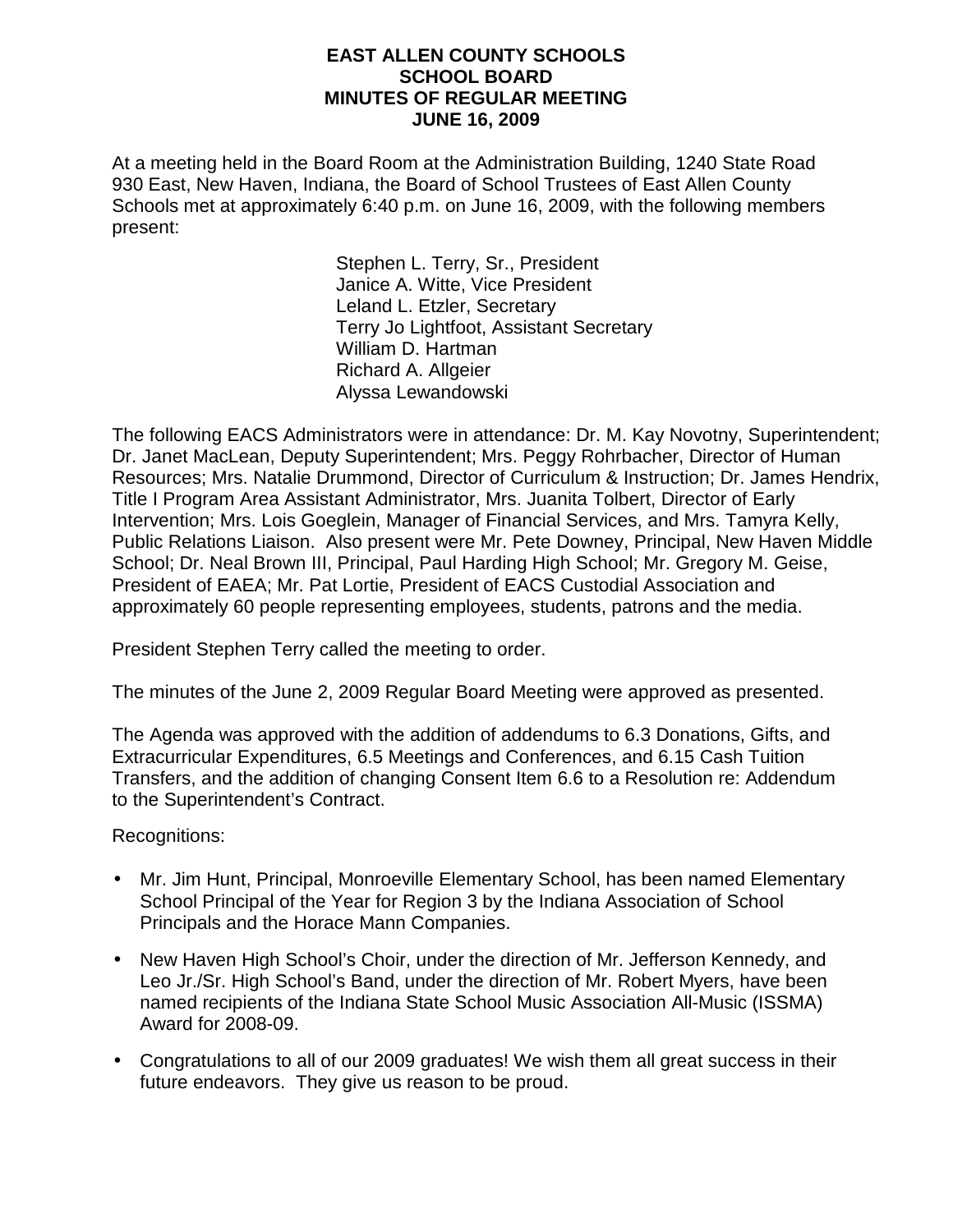Spotlights on Education:

Dr. James Hendrix, EACS' Title I Program Area Assistant Administrator, introduced Ms. Jamie Garwood of the United Way of Allen County. Dr. Hendrix is a participant in the Real Men Read initiative which is part of the Learn United initiative.

Ms. Garwood presented information about Learn United - a community-wide volunteer campaign to close the  $3<sup>rd</sup>$  grade reading achievement gap within 10 years. The United Way is taking on this initiative because in Allen County 40% of low-income  $3<sup>rd</sup>$  graders are not passing the language portion of ISTEP, more than 1,000 3<sup>rd</sup> graders every year fail to pass the ISTEP language test, and 74% of students who can't read at grade level by the end of 3<sup>rd</sup> grade will never catch up. Studies show that the ability to read at grade level by the end of 3<sup>rd</sup> grade is one key factor that predicts future success for a child. Southwick and Village Elementary are the two EACS schools involved in the Learn United initiative.

# **Section 2.0 Discussion Items**

# Agenda Item 2.1 Proposed New Logo for EACS

Board consensus is to table discussion of a new logo for at least a year.

#### Agenda Item 2.2 Open Discussion of Issues of Interest to the Board

President Terry shared a list of Board goals and accomplishments that have been attained this past school year, including the hiring of a new Superintendent, the expansion of community engagement with the implementation of the Community Leadership Academy, and the adoption of a Board Compact. Work continues on the adoption of a Strategic Plan as well as the designing of a Board study framework.

Mrs. Lightfoot asked Mr. Allgeier for a summary of each of the workshops he attended (during the 2009 NSBA Conference in April) as a way to share what he learned with the rest of the Board. He stated he would not be able to have this ready by the next Board meeting.

Mrs. Lightfoot appealed to the audience to contact their state legislators within the next two days regarding the bill being proposed for school funding for next year. It is important that school districts be given an increase in funding in addition to the stimulus dollars, not including the stimulus dollars.

She has also spoken with Senator Dennis Kruse regarding ADM counts for the district. Mr. Allgeier proposed that Rev. Terry remain the Board president. Rev. Terry believes that it is time for him to step down.

# **Section 3.0 Public Expressions**

Several patrons expressed their ideas, concerns, condolences and congratulations to the Board and Dr. Novotny.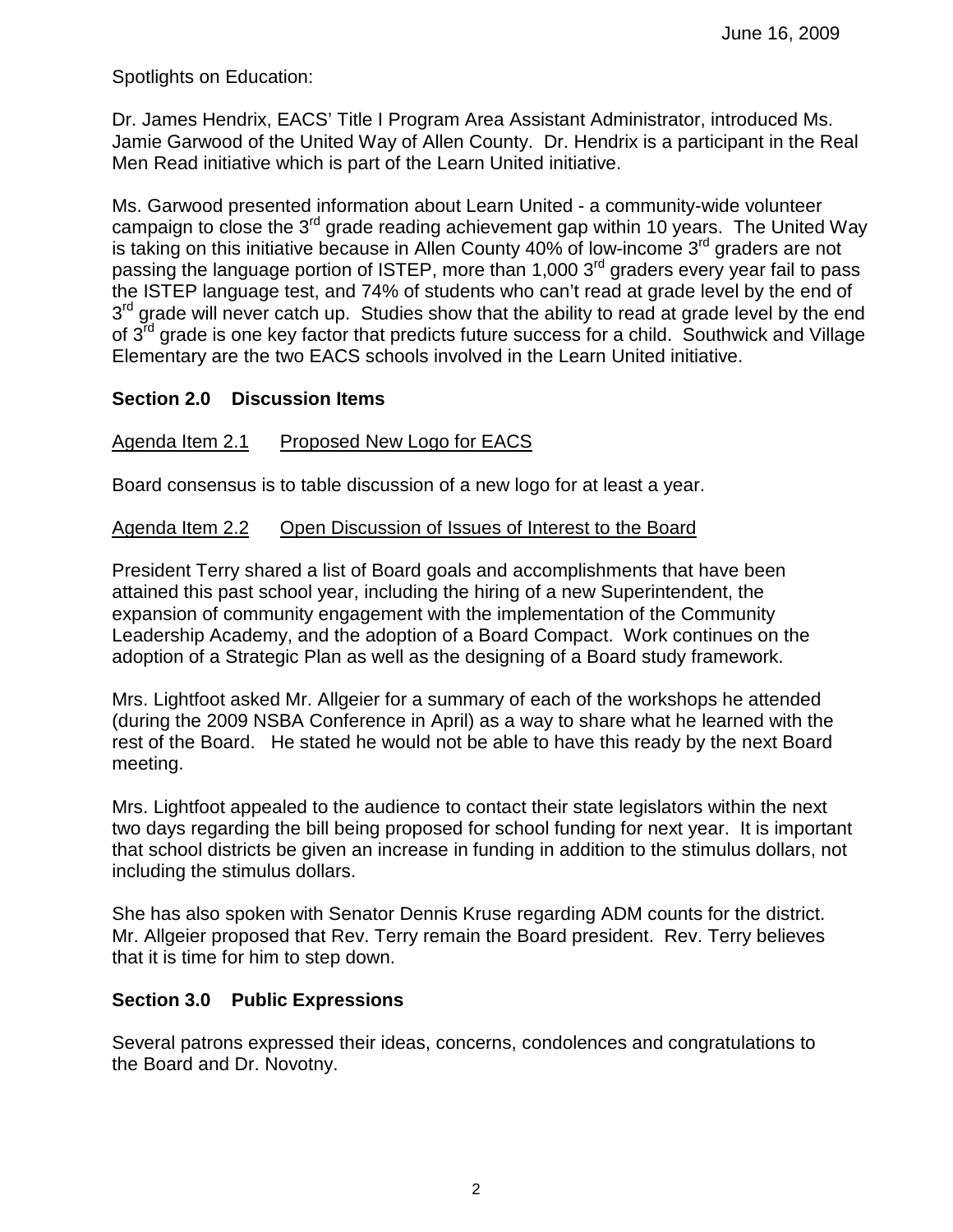# **Section 4.0 Information Items**

#### Agenda Item 4.2 Incidental Information

Mrs. Lightfoot had several questions regarding the Information Item - Administrator Pay Freeze Clarifying Resolution. Mrs. Lewandowski asked why cost of living raises are tied to the teachers' contract. Dr. Novotny provided answers to their questions.

After Board discussion, it was decided to remove Consent Item 6.6 - Revised Administrative Policy 2170 – Administrator Compensation and Benefits (Section 15 only) as presented, and to instead approve a Resolution approving an addendum to the Superintendent's contract.

Given to the Board as information tonight, formal action is recommended for the July 7, 2009 Board meeting.

- Administrator Pay Freeze Clarifying Resolution
- Apply For and Receive Early Literacy Intervention Funding for 2009-10SY
- Apply For and Receive 2009-10 Section 619 of Part B, IDEA Funding
- Apply For and Receive 2009-10 P.L. 108-446, Part B, IDEA Pass-Through Funding
- Apply For and Receive 2009-10 P.L. 108-446, Part B, IDEA Pass-Through Carry Over Funding
- Apply For and Receive Title I Program Funding for 2009-10

The monthly Financial Status Report of the General Fund and Transportation Fund, along with the Financial Report, and the Food Service Activity Report were provided to the Board.

# **Section 5.0 Action Item**

None.

# **Section 6.0 Consent Items**

Vice President Witte moved to approve the consent items with addendums as presented, with Consent Item 6.6 separated out for a separate vote. Secretary Etzler seconded the motion and it passed unanimously. The following consent items were approved:

- 6.1 Approval of payroll claims for the payroll period ending May 8, 2009 in the amount of \$2,157,067.64; and for the payroll period ending May 22, 2009 in the amount of \$2,156,337.71.
- 6.2 Approval of vendor claims: 252800-253055, 252157-252166, 252751-252760; manual checks 5526-5535, 1773, 17623-17627; and electronic transfers 050609, 051309, 051909, 052709, 051409, 110020, 110011-110019, 110021-110032, totaling \$3,408,726.93.
- 6.3 Approval to Harlan Elementary School to accept a donation in the amount of \$1,500.00 from the Harlan Elementary School PTA. Monies are to be used to purchase gym equipment for the students of Harlan Elementary School.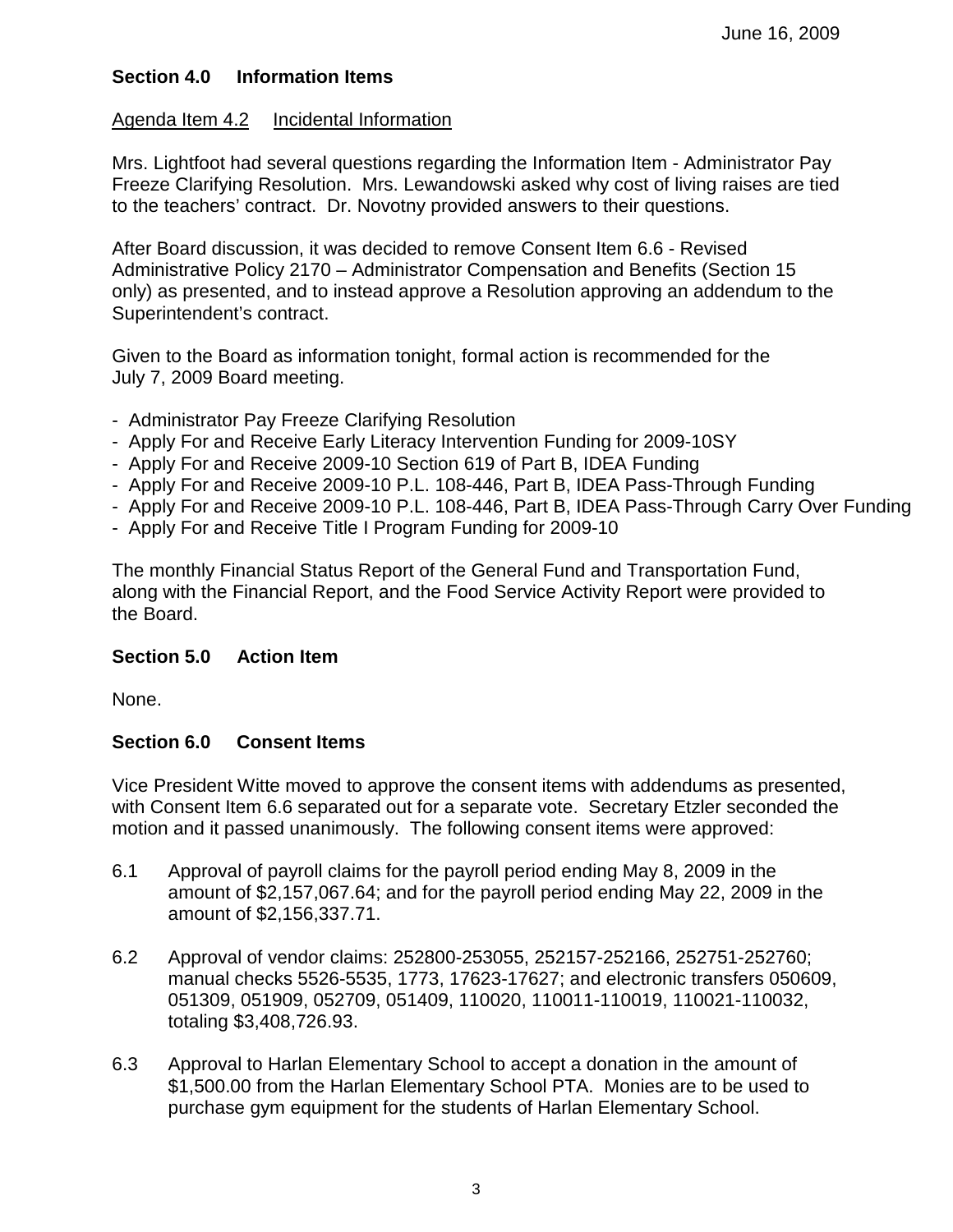Approval to Leo Jr./Sr. High School to accept a donation in the amount of \$800.00 from the Lloyd W. & Julie Vollmuth Family Trust. As specified, the funds are to be used to fund the first two years of the Julie K. Vollmuth Choir Scholarship.

Approval to Cedarville Elementary School to accept a donation in the amount of \$4,900.00 from the Leo/Cedarville PTO. Funds are to be used for the purchase of one (1) Smart Board, projectors, including installation, for Room 103.

6.4 Acceptance of resignation of Ms. Stephanie Lude, teacher at Highland Terrace Elementary School, effective at the end of the 2008-09 school year.

Acceptance of resignation of Ms. Rebecca Eleiott, teacher at Village Elementary School, effective at the end of the 2008-09 school year.

Acceptance of resignation of Ms. Erin Bargerhuff, teacher at Village Elementary School, effective at the end of the 2008-09 school year.

Acceptance of resignation of Ms. Lucy Peaks, food service employee at New Haven Middle School, effective at the end of the 2008-09 school year.

Acceptance of resignation of Ms. Sandra L. Moore, food service employee at Highland Terrace Elementary School, effective at the end of the 2008-09 school year.

Acceptance of resignation of Ms. Deborah Watson, principal at Woodlan Jr./Sr. High School, effective July 3, 2009.

Acceptance of retirement and termination of employment of Mrs. Lois Sutton, paraprofessional at Park Hill learning Center, effective at the end of the 2008-09 school year.

- 6.5 Approval of Meetings and Conferences (see Exhibit A, incorporated herein).
- 6.7 Approval of New Administrative Policy 4105 –Expanded Criminal History Checks Certificated and Non-Certificated Employee Applicants (see Exhibit B, incorporated herein).
- 6.8 Approval of New Administrative Policy 4206 Administrative Leave With Pay Pending Investigation (see Exhibit C, incorporated herein).
- 6.9 Approval of Revised Administrative Policy 4211 Operational Support Personnel (Sections 13, 21 and Appendix A) (see Exhibit D, incorporated herein).
- 6.10 Approval of Revised Administrative Policy 4211.5 Technical Support Personnel (Sections 1, 13, and 21) (see Exhibit E, incorporated herein).
- 6.11 Approval of Agreement with EACS and Innovations for the Development of Cognitive Literacy, Inc. (see Exhibit F, incorporated herein).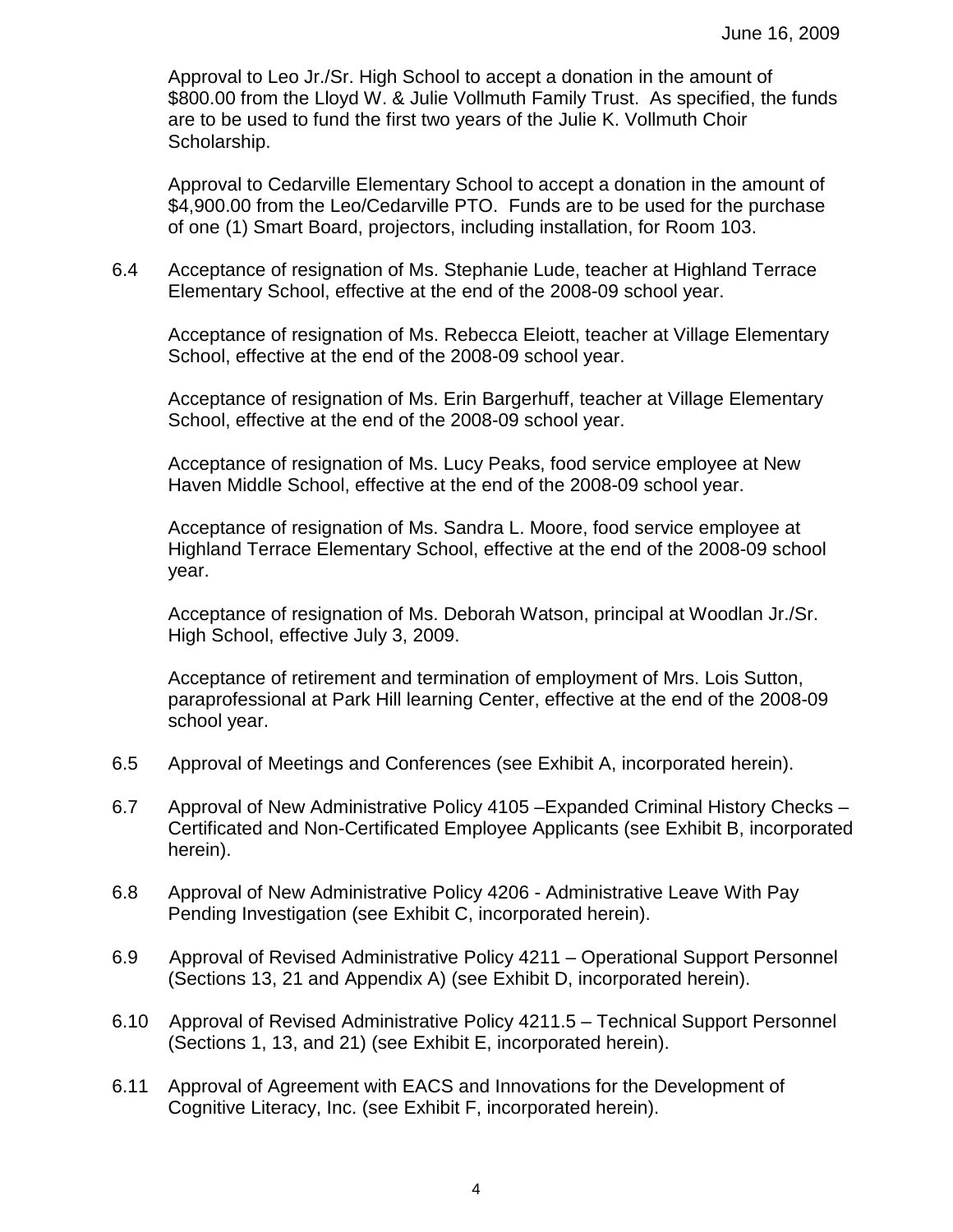- 6.12 Approval of EACS 401 (a) Plan Amendment #1 (see Exhibit G, incorporated herein).
- 6.13 Approval of School Lunch Prices for 2009-10SY (see Exhibit H, incorporated herein).
- 6.14 Approval of Textbook Rental Fees for 2009-10SY (see Exhibit I, incorporated herein).
- 6.15 Approval of Cash Tuition Transfers

The following request cash tuition transfers during the 2009-2010 school year. Proper deposit has been received.

| Landon Simpson           | Kindergarten              | <b>Cedarville Elementary School</b> | <b>New</b> |
|--------------------------|---------------------------|-------------------------------------|------------|
| Levi Hindle              | $1st$ grade               | <b>Cedarville Elementary School</b> | <b>New</b> |
| <b>Mason Smith</b>       | $1^{\rm st}$<br>grade     | <b>Cedarville Elementary School</b> | <b>New</b> |
| <b>Seth Dees</b>         | $10^{th}$ grade           | Heritage Jr./Sr. High School        | <b>New</b> |
| <b>Robert Floyd</b>      | $12^{th}$ grade           | Heritage Jr./Sr. High School        | <b>New</b> |
| Benjamin Catham          | 1 <sup>st</sup> grade     | <b>Highland Terrace Elementary</b>  | <b>New</b> |
| Rebekah Lee              | Kindergarten              | <b>Hoagland Elementary School</b>   | <b>New</b> |
| Dylan Lee                | $2nd$ grade               | <b>Hoagland Elementary School</b>   | <b>New</b> |
| <b>Brandon DuBose</b>    | 6 <sup>th</sup><br>grade  | Leo Elementary School               | <b>New</b> |
| <b>Adam Davison</b>      | 7 <sup>th</sup><br>grade  | Leo Jr./Sr. High School             | <b>New</b> |
| <b>Courtney Haller</b>   | 7 <sup>th</sup><br>grade  | Leo Jr./Sr. High School             | <b>New</b> |
| <b>Taylor DuBose</b>     | $8^{\text{th}}$<br>grade  | Leo Jr./Sr. High School             | <b>New</b> |
| <b>Emily King</b>        | $10^{\text{th}}$<br>grade | Leo Jr./Sr. High School             | <b>New</b> |
| Kathryn "Kassie" King    | $10^{\text{th}}$<br>grade | Leo Jr./Sr. High School             | <b>New</b> |
| Joshua Cook              | $11^{\text{th}}$<br>grade | Leo Jr./Sr. High School             | <b>New</b> |
| <b>Kelsie Gross</b>      | $11^{th}$<br>grade        | Leo Jr./Sr. High School             | Renewal    |
| <b>Olivia Schwaberow</b> | $11^{th}$<br>grade        | Leo Jr./Sr. High School             | <b>New</b> |
| <b>Emilee King</b>       | $12^{\text{th}}$<br>grade | Leo Jr./Sr. High School             | <b>New</b> |
| <b>Corey Straessle</b>   | $12^{th}$ grade           | Leo Jr./Sr. High School             | Renewal    |
| <b>Heather Downs</b>     | 9 <sup>th</sup><br>grade  | Woodlan Jr./Sr. High School         | <b>New</b> |
| Marisa Komosinski        | 9 <sup>th</sup><br>grade  | Woodlan Jr./Sr. High School         | <b>New</b> |
| Jacob Rhodes             | $9th$ grade               | Woodlan Jr./Sr. High School         | <b>New</b> |
| <b>Skyler King</b>       | $11^{th}$ grade           | Woodlan Jr./Sr. High School         | <b>New</b> |
|                          |                           |                                     |            |

Under a separate vote, Vice President Witte moved to approve revised Consent Item 6.6 - a Resolution re: Addendum to the Superintendent's Contract (approved at this meeting but to be signed at the July 7, 2009 Board meeting)) Mr. Hartman seconded the motion and it was unanimously approved.

6.6 Approval of Resolution Re: Addendum to the Superintendent's Contract (see Exhibit J, incorporated herein).